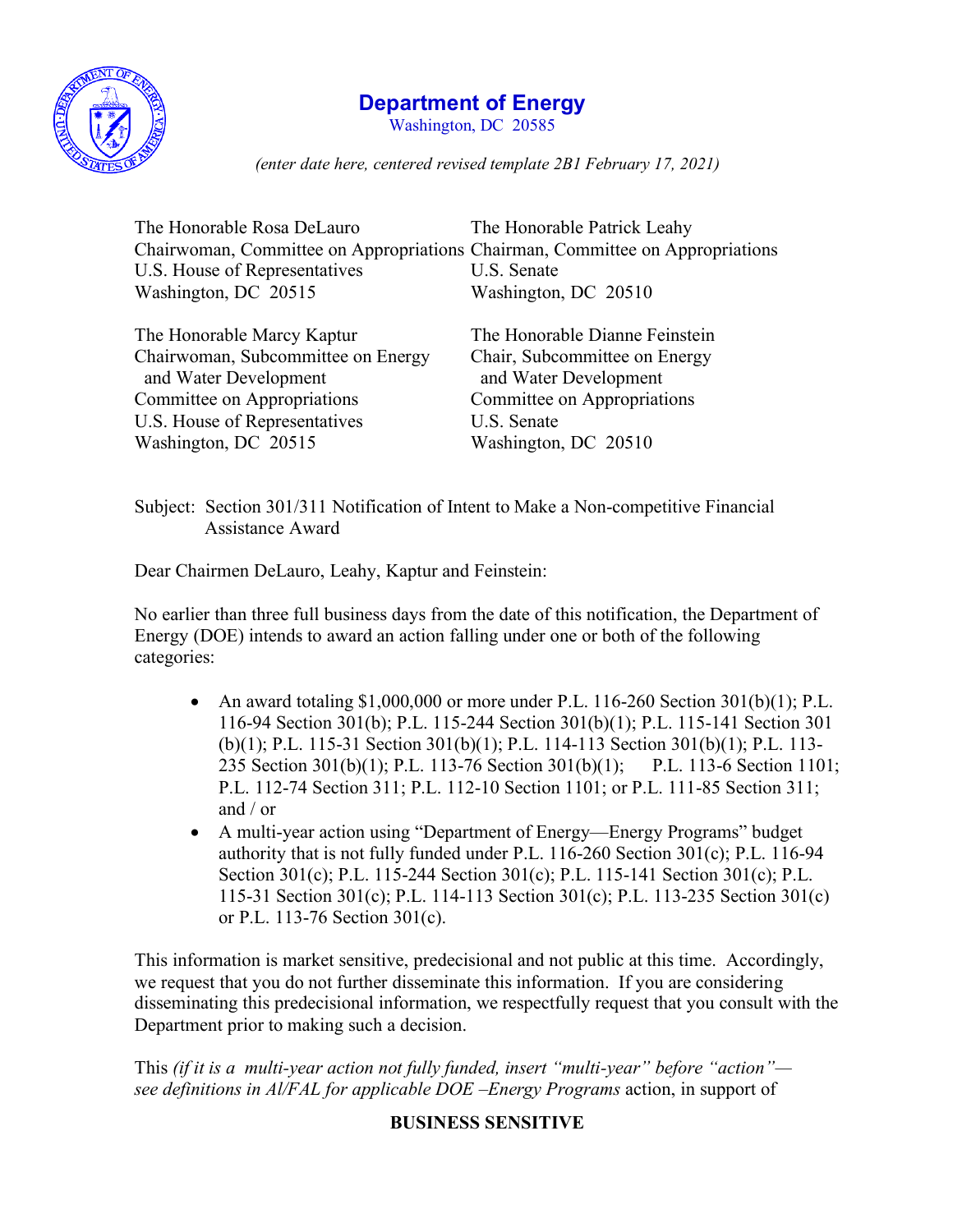the Department of Energy, *(insert the name of the DOE Office that this action supports)*, is as follows: (*State the following in bullet format)*

- Funding is being provided for Notice Number (fill-in), entitled *(*"*provide title").* The DOE appropriated funds dollar value of this award is *(\$ dollar amount to the nearest dollar to include cost share if it applies; list cost share separately)* from fiscal year 20(*XX enter fiscal year)* appropriations*.* These funds are from *(program office name and program names). (If the award uses multiple FY funds or multiple program offices and/or program names, then the notice shall be in a table format and will need to provide this information and the dollar amount per program name. See AL/FAL for sample table. If necessary the table could be a separate page to notice)*
- The grant number is *(fill-in)*.
- The selectee is *(name of the selectee)* in *(name city and state).*
- *For applicable multi-year action, provide a brief explanation justifying future funds. (Ex.* This multi-year action will use future funds to (*insert explanation).) If it is not a multi-year action, then delete this bullet*

Staff from the External Coordination team will follow up with additional details as appropriate. If you have any questions, please contact Ms. Katie Donley, Deputy Director for External Coordination, Office of the Chief Financial Officer at 202-586-0176.

Sincerely,

*Name of Head of Contracting Activity or delegated Procurement Director Title Contracting Activity Office Name*

cc: The Honorable Kay Granger Ranking Member Committee on Appropriations U.S. House of Representatives

The Honorable Richard Shelby Vice Chairman Committee on Appropriations U.S. Senate

## **BUSINESS SENSITIVE**